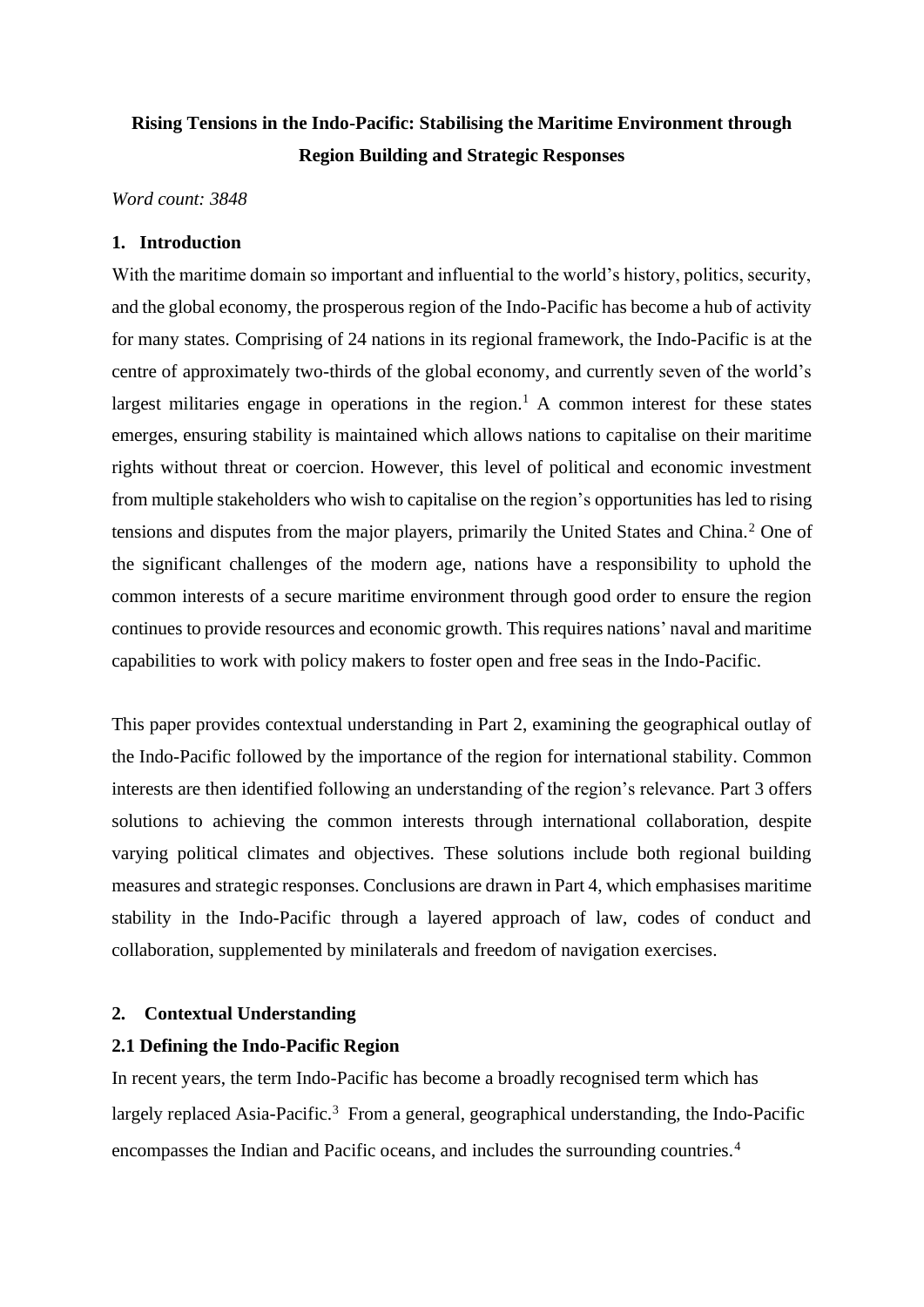However, different states have adopted different definitions of the Indo-Pacific. The Australian 2017 Defence White Paper defined it as the:

"Region ranging from eastern Indian Ocean to the Pacific Ocean connected by Southeast Asia, including India, North Asia and the United States," 5

which encompasses the critical space where current disputes are arising between the major regional players. The expansion of the Asia-Pacific region to the Indo-Pacific can be seen as an effort to increase institutional structures to facilitate prosperity and improved regionalism. By this perspective, the Indo-Pacific goes beyond its geographical meaning and becomes a strategic concept, a geopolitical framework where policies and state action comes to fruition.

#### **2.2 The Importance of the Indo-Pacific**

The Indo-Pacific has been at the forefront of current political discussions due to its essentialism for countries as a mean of trade, energy resources and maritime security. The Indo-Pacific region has 65% of the world's ocean, 25% of its land, more than half the world's population,  $60\%$  of the global GDP and two-third of its global economic growth.<sup>6</sup> The Indian Ocean is the most utilised and strategically important passage of trade, transporting approximately twothirds of the globe's oil and one third of the world's cargo.<sup>7</sup> It is unquestionable why the 2013 Defence White Paper described the region as 'the geographic centre'<sup>8</sup> and a key consideration for defence pursuits. The Japanese Cabinet Secretariat considered security of the Indo-Pacific sea-lanes as, regarding their economy, a 'matter of life and death'<sup>9</sup>. Due to seaborne trade being more inexpensive and more efficient than land-trade, particularly regarding energy, the Indian Ocean sea-lanes carry 80 percent of China's oil, 90 percent of South Korea's and 90 percent of Japan's.<sup>10</sup> This significant dependence on this region for economic stability creates a major strategic vulnerability, which has impacted diplomatic partnerships and naval modernisation.<sup>11</sup> Thus, it is evident that the shift from Asia-Pacific to Indo-Pacific does not just accommodate the changing influence of the Indian Ocean, and in part India, but to represent the change in security for the whole maritime environment.

#### **2.3 Common Interest**

By understanding both the scope and importance of the Indo-Pacific, a common interest emerges between the relevant state actors: a secure, stable maritime environment which enables unhindered transport and utilisation of resources due to ongoing security. Therefore, various nations have increased their naval presences in the region and engaged in militarisation, both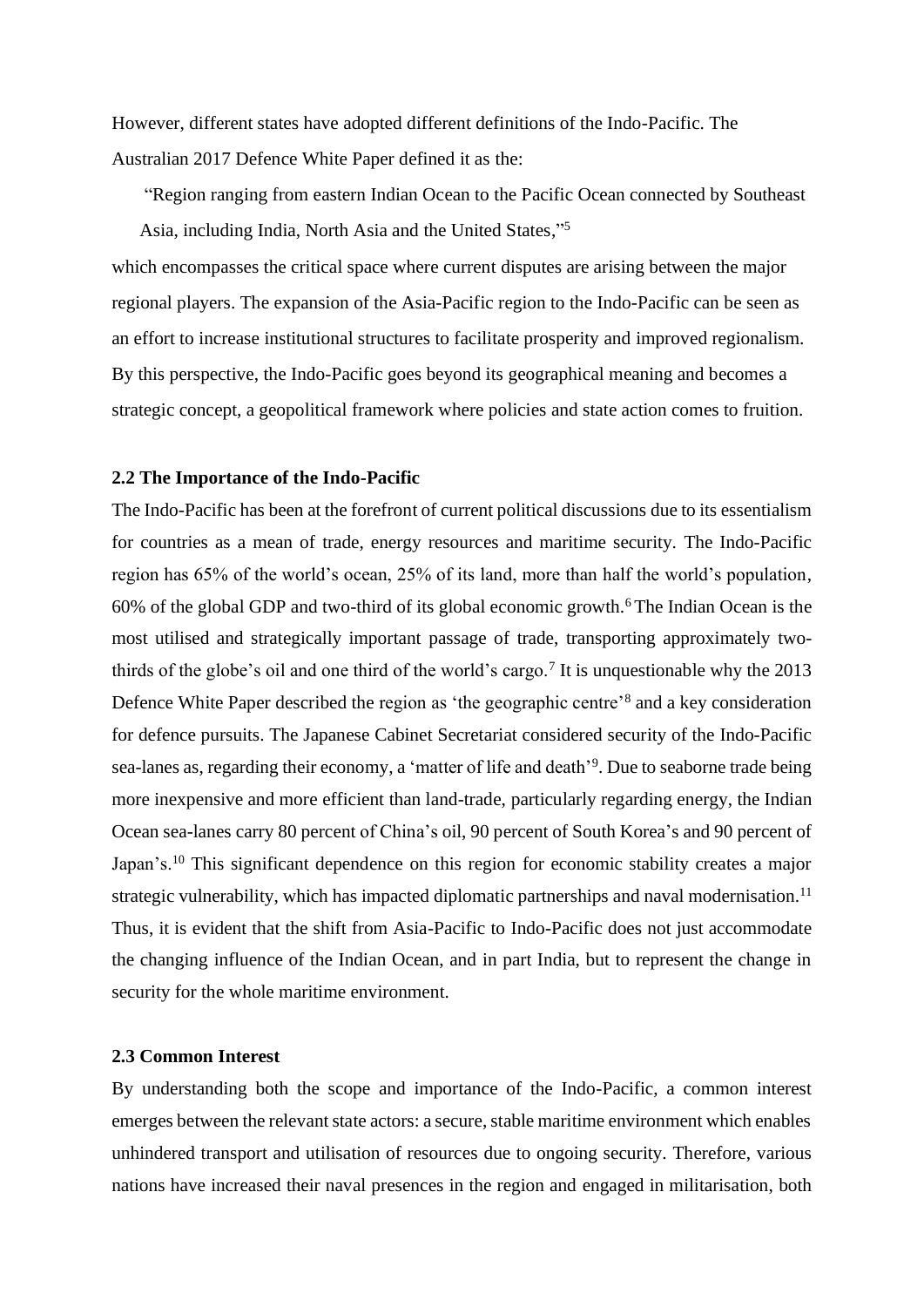on land and sea, to secure their interests and uphold the prosperity of the region. A prominent example is the United States Freedom of Navigation program, which aims at creating a consistent presence of security by upholding the right, per their interpretation, of freedom of innocent passage for all ships, including military vessels.<sup>12</sup> However, the main source of militarisation is attributed to the People's Republic of China (PRC), who have increased their naval presence, have a permanent military base in Djibouti and continue to establish artificial islands in the Spratly Islands with the objective of obtaining sovereignty over additional waters.<sup>13</sup> The PRC's latest efforts were only days ago, as they attempt to secure a military facility on the Solomon Islands, whether this will come to fruition is yet to be revealed.<sup>14</sup> Australia states that China's "power and influence are growing to match, and in some cases exceed, that of the United States"<sup>15</sup>, naturally rising tension in the region, particularly between the US and China, and jeopardising the common interest of a stable maritime environment.

This issue is not unrecognised by other nations. PRC's actions in the South China Sea have garnered G-7 and the EU's leaders' attention in 2016<sup>16</sup>, not to mention that due to the trade dependency of most countries on the globe, maritime security is of interest to nearly all states irrelevant of their geographical location. The contention between the major players is a dangerous phase for the region and it is here where the role of navies and defence comes into play. China must be managed and balanced, rather than frustrated and restrained. Creating a strategic equilibrium in the Indo-Pacific with respect for all States' common interest of maritime security will be a significant challenge, requiring the resources and collaboration of all regional maritime players.

### **3. SOLUTIONS**

It is undeniable that resolving the issues that threaten the common interest of prosperity, security and good order in the Indo-Pacific is challenging. All relevant states have their own international behaviour and perspectives towards their actions which has been shaped by history, culture, and geography. For Australia, its interaction with China must simultaneously respect the economic relationship, due to the reliance on trade, and reject its security threat towards regional and global law and policy. Therefore, the solutions presented focus on this need for equilibrium, proposing both region building efforts, which focus on law, good conduct and collaboration regarding military ventures, and a strategic response to oppose threats to maritime security. These propositions include direct actions by navies and policy makers, as both are relevant and important aspects of navy involvement.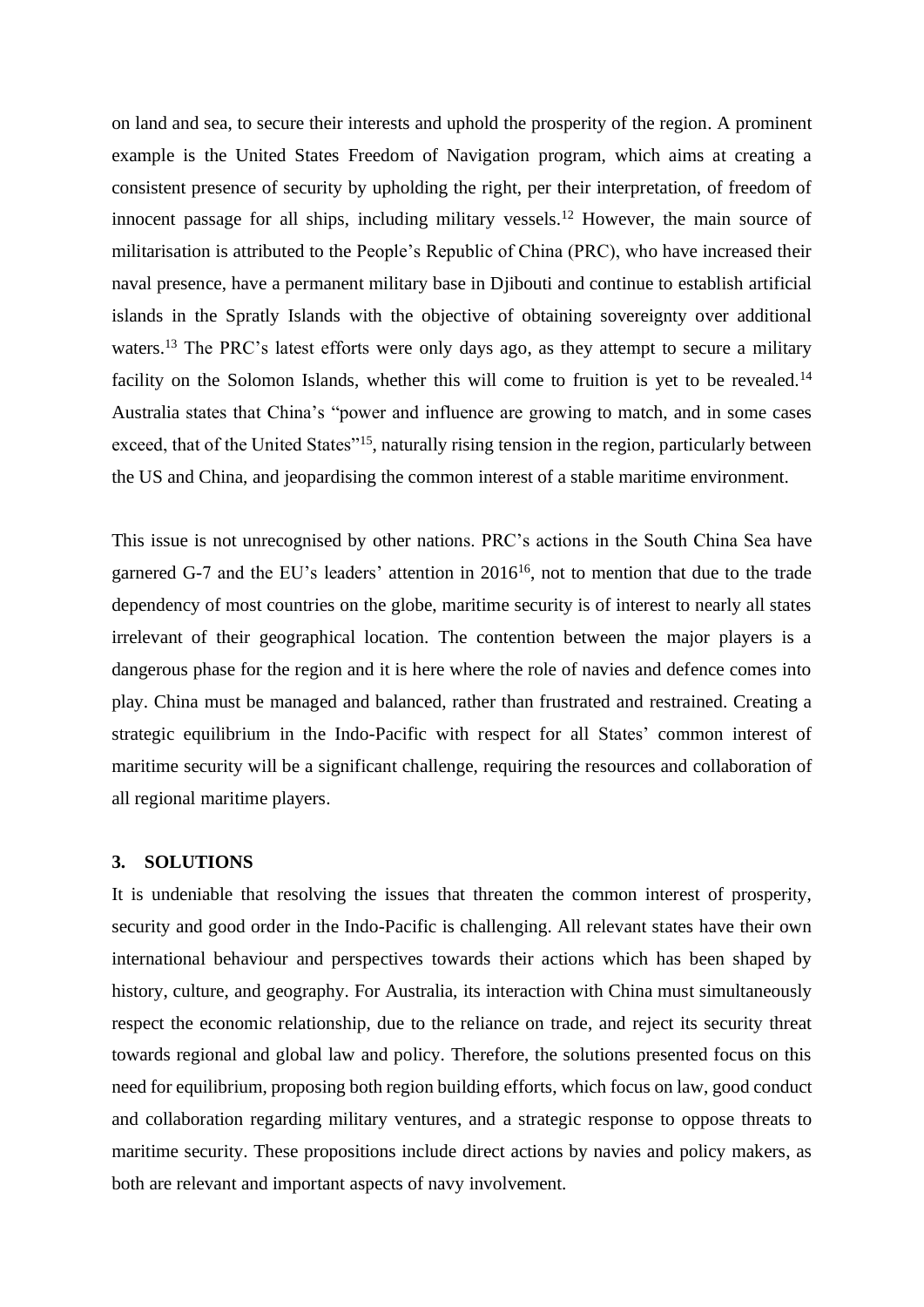#### **3.1 Region Building**

The concept behind region building efforts is to accommodate PRC into Indo-Pacific institutional understandings by fostering confidence and dialogue to achieve objectives without conflict. Lee Kwan Yew, the former Prime Minister of Singapore, observed:

"In the old concept, balance of power meant largely military power. In today's terms, it is a combination of economic and military, and I think the economic outweighs the military."<sup>17</sup>

China has major trading relationships with many parties in the Indo-Pacific and their economic health serves vital functions. By removing the pressure of a strategic response, a strongworking relationship could develop which allows constructive contribution from China. This approach has been adopted by ASEAN, who predominantly manages security affairs through regional building concepts.<sup>18</sup> PRC is a strong state actor in the Indo-Pacific, intentions to shape them in accordance with a rules-based system rather than forcefully resist would be in the best interests of the regional communities. This should occur in three phases: solidifying the rule of law, strengthening and formulation of codes of conduct specific to the region, and collaboration efforts to mitigate other security threats.

#### **3.1.1 Rule of Law**

An issue which currently jeopardises peace and security in the Indo-Pacific is the unclarity and ambiguous nature of the main legal framework, the United Nations Convention on the Law of the Sea (UNCLOS). Many of the disputes which have arisen, including increased claims of sovereignty over certain waters, exclusion of vessels in different zones and restriction of navigational freedoms, largely arise due to misinterpretation. Whether this misinterpretation is accidental, due to ambiguity, or intentional, to allow states to ignore unfavourable provisions under plausible deniability, is irrelevant. This misinterpretation demonstrates that clarification needs to occur, or states will continue to engage in brinkmanship to see what actions will go unchecked. Ensuring that all states are aware of their obligations under UNCLOS and the legal standing on certain issues is the first step to ensuring peaceful coexistence in the region. While there have been multiple attempts to clarify the treaty prior and following its entry in 1994,<sup>19</sup> with the increased focus on trade and energy resources in recent years it is paramount that a rules-based system is firmly established. Chinese efforts to prevent American military vessels in the East Asian seas<sup>20</sup> is a prime example of such interferences due to unresolved responsibilities under the treaty. It is questionable how a nation is expected to fully utilise and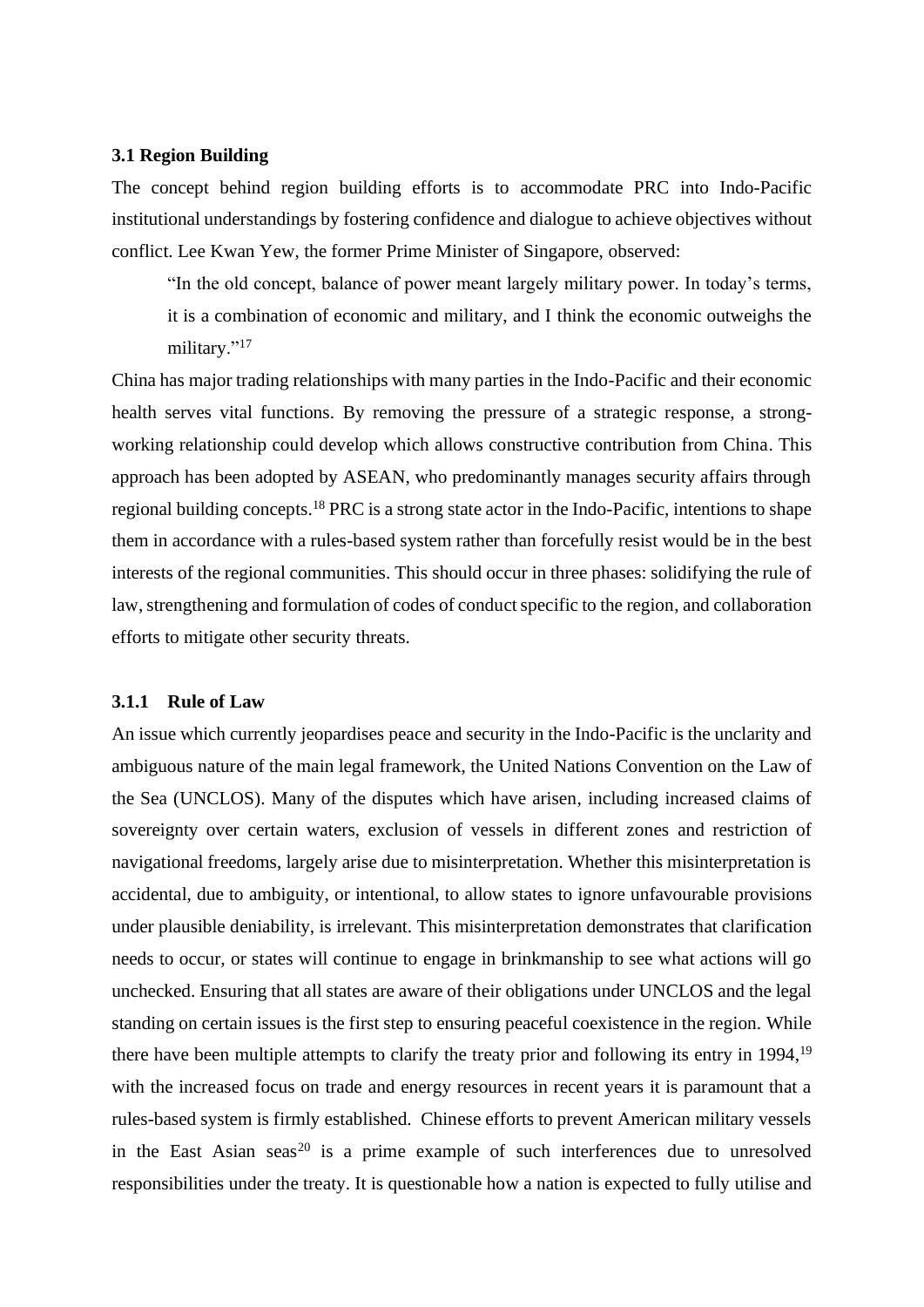secure their rights in the ocean, both for transport and military operations, when certain countries exclude their passage in waters which they have no sovereign right.

Furthermore, the continue disputed claims to maritime jurisdictions further creates contention in the region. The Indo-Pacific is one of the most geographically complex areas due to its number of archipelagos and states sharing adjacent waters, such as the overlapping jurisdictional claims of China and Japan regarding their EEZ.<sup>21</sup> Formal claims, rather than just physical occupation, need to be established. This is particularly true of islands where nations are attempting to invoke sovereign right, but they, per the treaty, may not classify as an island but rather rocks or atolls. Whilst an imposing concept for states desiring to utilise their legal right of a 200 nautical mile EEZ, or even 12nm territorial sea, if hostility was to cease due to codes of conduct and open dialogue (discussed in Parts 3.1.2 and 3.1.3), supported by collaboration and information sharing, such clarification would not be as burdensome.

The argument arises that while law is the only mechanism to regulate maritime disputes on an equitable basis, it is another matter to enforce compliance. The concern is that China will not follow the laws as outlined in UNCLOS, or respect the rules as adopted by the region's major powers.<sup>22</sup> This was shown by China's rejection of the Arbitral Tribunal ruling regarding the South China Sea in 2016, undermining confidence in international law.<sup>23</sup> Yet, clarifying this law removes the defence of misinterpretation and blatantly labels China as a state which breaks international law, a position which leads itself to a strategic response (Part 3.2). However, prior to strategic responses it is important to support the strengthening of international law with explanation and mobilising like-minded communities to support legal findings. Every country has different perspectives and histories which result in variances in what laws mean in practice. China may view such lawful clarifications as targeted restrictions, whereas it should see international law as a stabiliser which supports its economy and prosperity thus meaningful communication is required for understanding. This is not impossible for China, who already benefits from trade laws outlined in the World Trade Organisation and from the UN charter, where it has a permanent seat on the Security Council.<sup>24</sup> A prosperous and secure Indo-Pacific must be dedicated to peaceful dispute resolutions with respect to international law and the UN charter whilst rejecting unilateral, forceful activities.

#### **3.1.2 Indo-Pacific Codes of Conduct**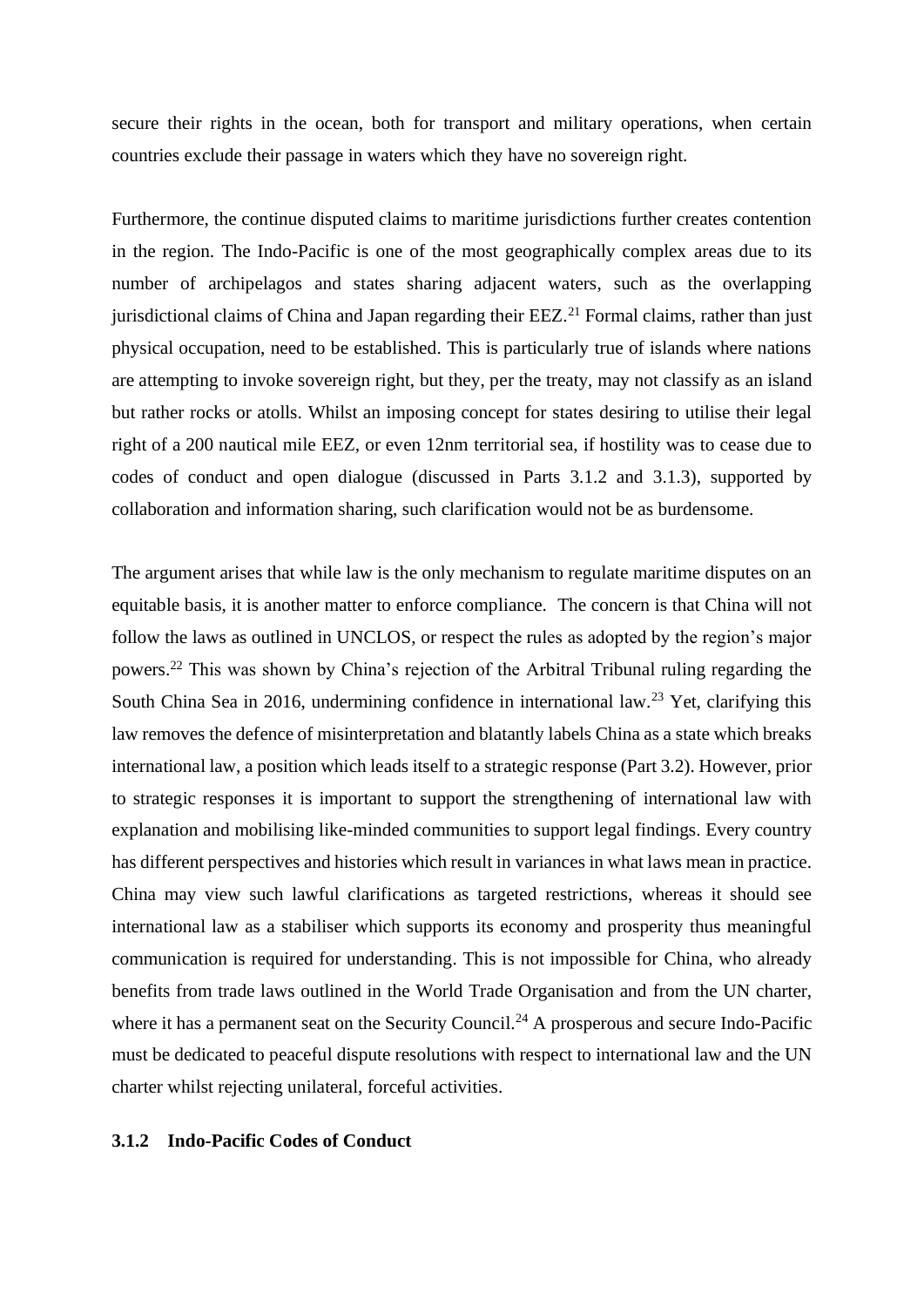Due to geopolitical complexity of the region, an Indo-Pacific code of conduct which specifically targets the needs and disputes of the area may be beneficial to supplement the generality of UNCLOS. This has already been accepted, and implemented in some countries, with Japan's Foreign Minister Hayashi proposing an Indo-Pacific treaty of friendship and cooperation, and Indonesia creating the IORA Concord to promote economic cooperation and commonality. <sup>25</sup> Yet, these instruments have evidently not addressed the major disputes and requirements of the region. A de-politicised space with a third-party mediator where parties can engage in open dialogue to achieve their aims, or at the very least bearable compromises, which focuses on polices which will stabilise the region. This includes defining militarisation and what acts states consider as aggressive, and identifying red lines which, if crossed, would be significantly destabilising, factors which Australia, the US and ASEAN have all identified as high priority.<sup>26</sup> This is not an impossible feat, as the 2014 APEC summit between Beijing and Tokyo showcased bilateral agreements can be drafted when the climate is so turbulent that to ignore it would be highly detrimental to both states.<sup>27</sup>

It is noted that with the increasing nationalism, domestically motivated politics, economical investments, and competition over maritime resources, such as hydrocarbons and fishing, that compromises will be difficult to obtain. However, these factors just emphasis how important it is to implement confidence and regional building measures to secure the region as a prosperous hub of international cooperation. These discussions and development of procedures could involve crisis management, navigational safety measures for naval encounters and rules of engagement, presented in a formal code of conduct. It has been suggested that strengthening existing codes and including additional parties, namely the Code for Unplanned Encounters at Sea and the Declaration on the Conduct of Parties in the South China Sea, may also be useful.<sup>28</sup> A legally endorsed code, which increases the parameters of the existing instruments to better reflect the current environment and what actions will be considered hostile, will be beneficial for the unique international security concerns relevant to the region.

## **3.1.3 Confidence Building Measures**

To progressively stimulate the region, confidence needs to be built between the regional players through international collaboration which is motivated by communal objectives surrounding resources and security. ASEAN supports region building which will proactively engage China.<sup>29</sup> By identifying common interests and promoting joint progressive schemes, Indo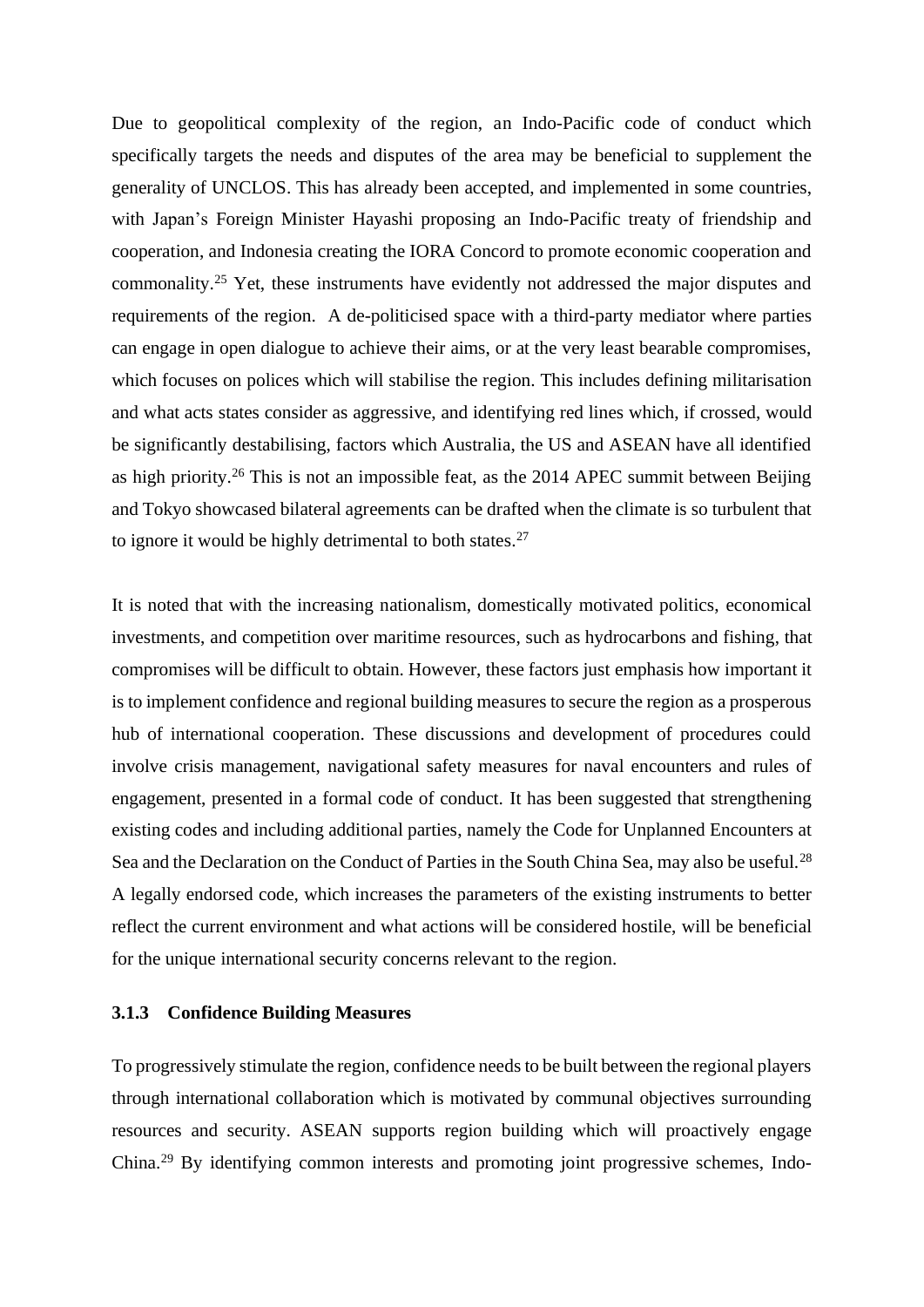Pacific states could meaningfully contribute and work towards creating a foundation of trust. Some common interests, as discussed in Part 2.3, include security for sovereign waters, primarily shipping lanes, for economic gains. Piracy, armed robbery, illegal drug trafficking and other transnational crimes are all threats which collectively impact the economy of Indo-Pacific states. Open-communication and joint efforts from naval forces to target and remove illegal activity in the Indo-Pacific benefits all participatory states, by improving security whilst increasing inter-state confidence. Additional confidence-building projects could include joint military exercises surrounding disaster relief, search and rescue operations, marine scientific research, and environmental protections,<sup>30</sup> which involve communication and cooperation spanning across all levels, from policy makers to naval personnel.

Other ideas have included maritime hotlines $31$  and/or a shared maritime communication platform This would create transparency and help mitigate potential conflict through information sharing and transparency on matters such as planned construction activities and weapon testing. Navies, and to an extend non-military vessels, would largely be responsible for these undertakings and voluntary communications, due to their physical presence in the domain and accumulation of information during their passage. Furthermore, it would be their responsibility to uphold the agreed upon codes, making decisions which respect the rule of law, the desire for international collaboration and the security of the region. The ReCAAP Information Sharing Centre in Singapore is an example of utilising shared information and acting upon it in the maritime environment, targeting piracy and armed robbery. 32

These joint projects, which could employ shared expenses and equal participation without deemphasising jurisdictional claims, would reduce and transform maritime security enforcement and naval activities. Rather than combating each other, the states redirect resources to collaboratively reducing common terrorisations to the region. While sovereignty claims cannot realistically be ignored long-term, these collaborative, confidence building tasks create a foundation to positive negotiations with a focus on resource incentives.

#### **3.2 Strategic Response**

While continuously endorsing region building efforts and negotiations to achieve the common interest of prosperity and security, there is a necessity to consider strategic responses to the tensions arising in the Indo-Pacific.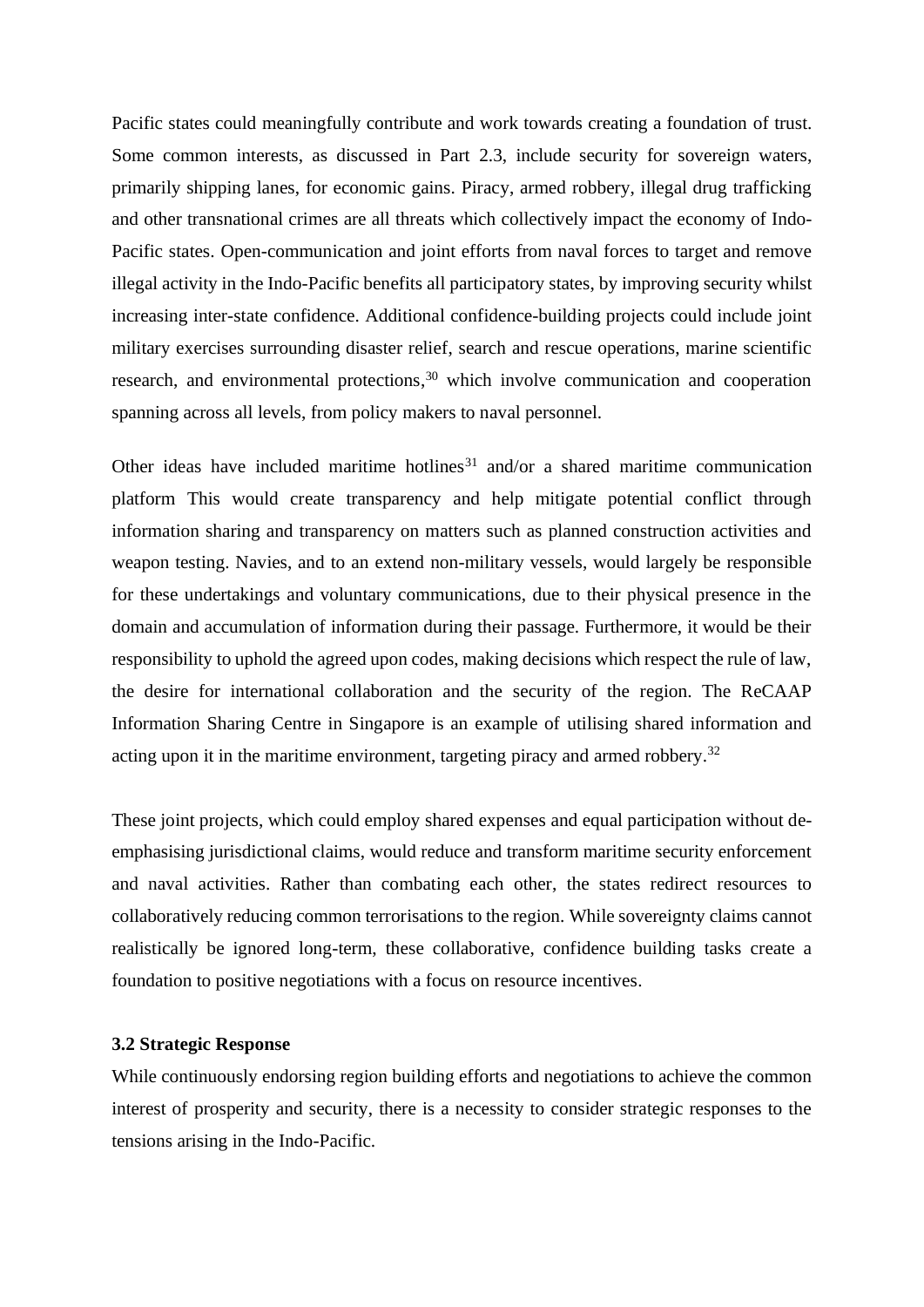#### **3.2.1 Minilaterals**

The overarching aim for the Indo-Pacific region is to deescalate tensions; thus, the formation of an overly powerful, democratic alliance may be seen as a threatening action and further inflate China's aggressions. Therefore, minilateral agreements are a solution which sees regional stakeholders improving their strategic position while maintaining a balance of power across the region. Minilaterals are defined by Erica Moret, a Senior Researcher at the Centre for Global Governance, as the:

"Diplomatic process of a small group of interested parties working together to supplement or complement the activities of inter- national organizations in tackling subjects deemed too complicated to be addressed appropriately at the multilateral level". 33

This solution allows regional players to form multiple minilaterals with various countries which adopt common interests and mentalities, such as nuclear warfare and freedom of navigation, without aligning on areas of discrepancies. For example, Australia has been forming minilaterals with India and Indonesia, both of whom do not wish to be part of a large alliance with overarching powers.<sup>34</sup> Australia has also formed minilaterals with Japan and United States, developed as a trilateral to endorse maritime security through an "innovative security triangle" which converges "interests, defence capabilities and maritime geography".<sup>35</sup> The QUAD also engages in security dialogue and joint military exercises, with some referring to it as the 'Asian NATO'. However, there is no NATO in Asia, with some scholars suggesting this is due to the lack of a common enemy, as while China is considered by many as a threat to the region, it does not incite the unification needed to form a military alliance to balance against it.<sup>36</sup> Yet, this is where the influence of the minilaterals emerge, as they go beyond military alliances and begin creating an institutionalised network of support and cooperation which endorses security while neither being an overwhelming presence which threatens China nor too widespread to inhibit consensus building.

These minilaterals create an essential equilibrium, conveying to China a willingness to form institutions which respect peaceful resolutions and maritime sovereignty but also endorsing strategic stability which will not allow breaches of maritime law to go unchecked. This aims to encourage a balance of power to occur, as coalitions of regions rise, the opposition will adjust in response. Similarly, minilaterals will help dissipate the Sino-US rivalry, as multiple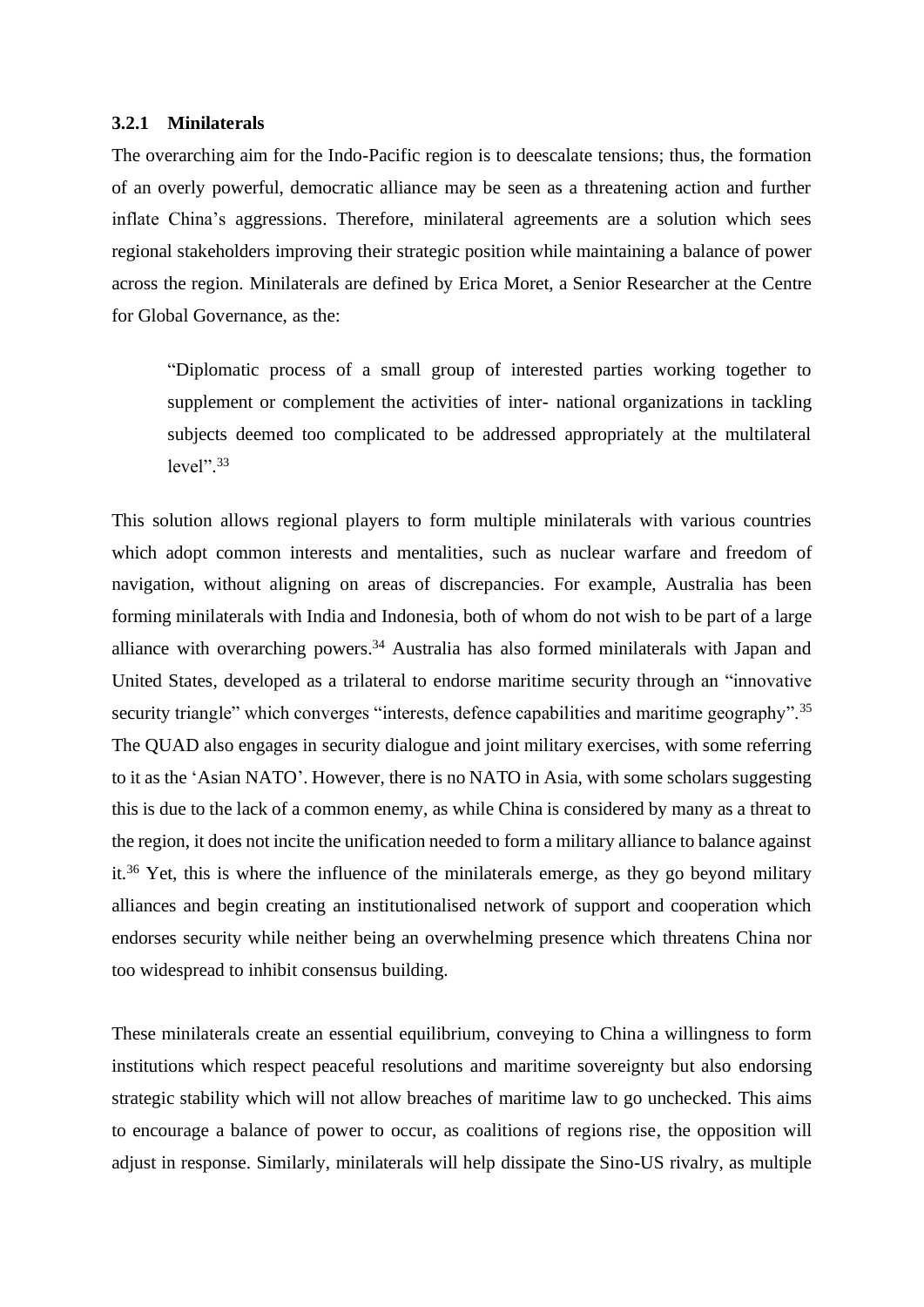minilaterals are established between other middle powers aiming to ease tensions in the region, as both China and US are powerful entities that attract dependence but also apprehension from other states. The India-Australia-France meeting in September 2020 was politically significant for these reasons, which stated a desire to balance their relationship with China by avoiding confrontation but maintain stability in the region.<sup>37</sup> It is even more so effective as many of these middle powers can tread in maritime zones where others cannot, such as Japan, which is often seen as a non-controversial partner in security relationships.<sup>38</sup> It is aspects such as these, notwithstanding the collaborative projects, which allows 'weaker' states to effectively contribute to a partnership and undercuts sentiments of imbalance which may jeopardise a security relationship. Additionally, these coalitions support nations in particularly vulnerable areas by allowing them to increase their autonomy and influence to successfully contribute to the stability of the region, an important aspect when Tribunal and legal bodies decisions need to be enforced by the majority of the region.

#### **3.2.2 Freedom of Navigation**

While these minilaterals serve as a strategic deterrence, it is important to emphasise such objectives with reinforcing initiatives, namely freedom of navigation exercises. The United States' Freedom of Navigation program aims to challenge excessive maritime claims by upholding its right to freedom of navigation per customary and international law. However, interestingly, the US is not a party to UNCLOS,<sup>39</sup> despite asserting its rights under the act. As stated above, there is a necessity to clarify under UNCLOS what 'freedom of navigation' entails for warships and ensure parties asserting such rights are bound by international regulations. A nation exercising their right to innocent passage and free navigation serves as a stabilising effort which asserts rules-based order during unsanctioned maritime expansion. The minilateral system will aim to create partnerships which counteract egregious actions and negatively influence regional development. This is particularly important regarding the conception of artificial islands and reconstructing existing low-tide elevations to prompt them to island status, as has been witnessed by the PRC particularly in the South China Sea. Islands attract maritime rights due to sovereign jurisdiction which will limit passage for many nations and restrict the free flow of goods. This has already been observed in recent years, with one example being China's maritime militia coordinating in Japan's EEZ surrounding the Diaoyu Islands to assert China's claims, despite China opposing the same actions in their EEZ with threats of force.<sup>40</sup> Laws need to be clarified regarding what is acceptable for passage of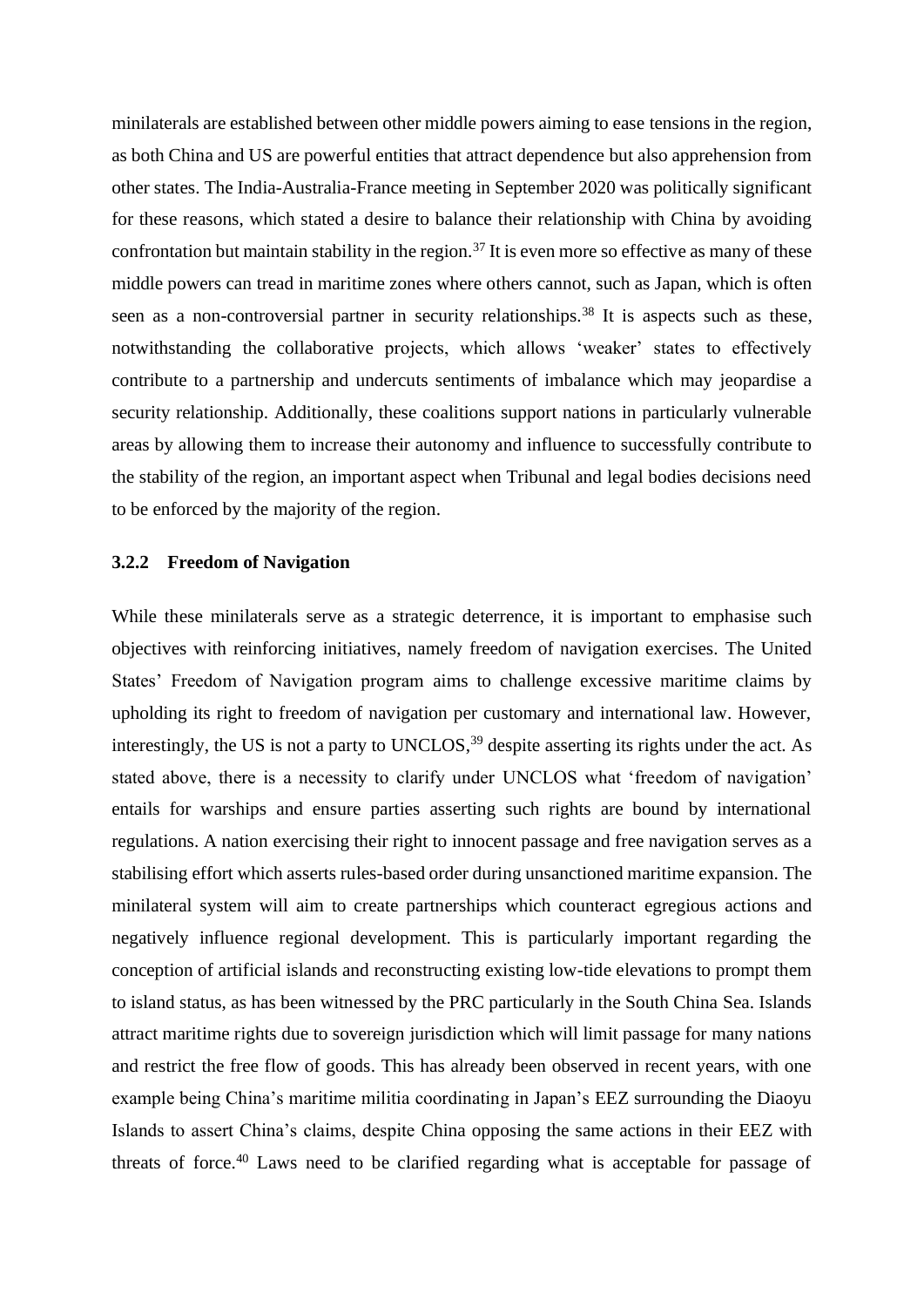warships, codes of conducts must be developed for the specific region and efforts to coordinate with regional players must be endorsed. When these actions fail and military opposition begins restricting navigation and trade routes, the minilaterals need to engage naval capabilities to ensure that the seas remain open and stable, as such principles are at the core of the international community.

#### **4. Conclusion**

The Indo-Pacific is a strategically pivotal region which will continue to see tensions arise unless nations undertake policy talks and naval cooperation to achieve the common interest of a prosperous, open maritime region which fosters multilateral collaboration. This mutual objective can be archived through a layered approach which endorses both region building activities and dialogue, supported by formations of minilaterals to strategically reject unilateral actions which threaten the freedom of navigation. To build the region, international law regarding the maritime environment under UNCLOS must be solidified to ensure no state may use the treaty's ambiguity to bypass responsibilities. This clarification should be supplemented by a code of conduct which specifically addresses the geopolitical complexity of the Indo-Pacific region. International law and regional policies should be supported by naval collaboration in various maritime activities to facilitate international relationships built on trust, confidence, and transparency. Whilst region building approaches to the Indo-Pacific disputes are essential, they must be accompanied by strategic responses which support peaceful resolutions and strongly reject unilateral, destabilising actions. The formations of minilateral agreements between states will ensure that nations, primarily China, who seek to exceed their maritime rights will be counterweighted by a network of nations who wish to uphold good order in the seas. Continual utilisation of a state's freedom to navigate the seas, following a clarification of UNCLOS, will present a strong, united force which rejects militarisation of the Indo-Pacific. Whilst a Herculean feat, it is imperative nation's leaders and defence forces work in unison to uphold the long-held principle of open, free seas and protect the prosperous Indo-Pacific which facilitates the livelihood of 60% of the global population.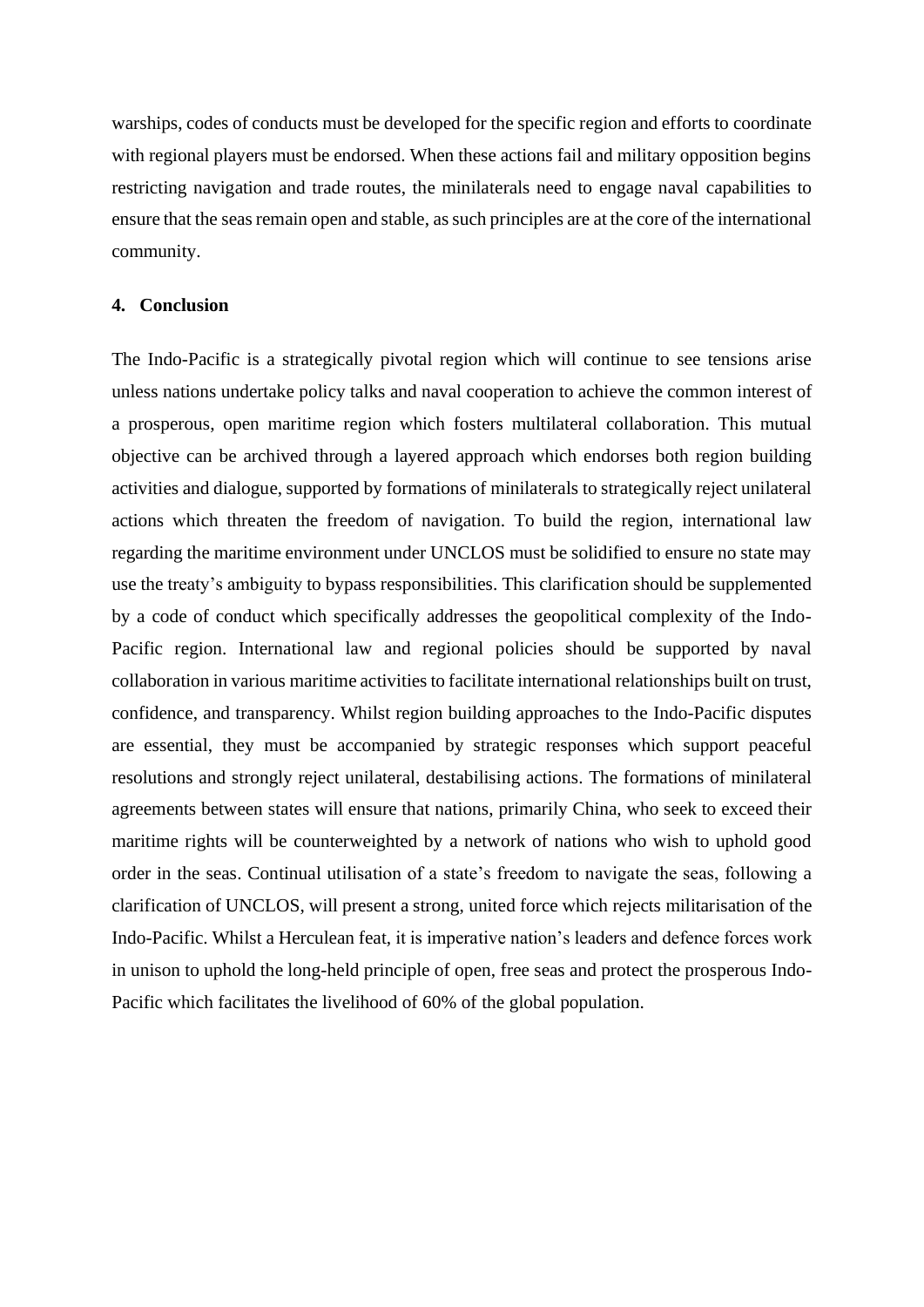<sup>5</sup> The Australian Government, "Foreign Policy White Paper", Department of Foreign Affairs and Trade, 2017, [https://www.dfat.gov.au/sites/default/files/minisite/static/4ca0813c-585e-4fe1-86eb-](https://www.dfat.gov.au/sites/default/files/minisite/static/4ca0813c-585e-4fe1-86eb-de665e65001a/fpwhitepaper/foreign-policy-white-paper.html)

[de665e65001a/fpwhitepaper/foreign-policy-white-paper.html,](https://www.dfat.gov.au/sites/default/files/minisite/static/4ca0813c-585e-4fe1-86eb-de665e65001a/fpwhitepaper/foreign-policy-white-paper.html) Glossary of Terms.

<sup>6</sup> National Security Council of the White House, "Indo-Pacific Strategy of the United States", February 2022, [https://www.whitehouse.gov/wp-content/uploads/2022/02/U.S.-Indo-Pacific-Strategy.pdf,](https://www.whitehouse.gov/wp-content/uploads/2022/02/U.S.-Indo-Pacific-Strategy.pdf) 5.

<sup>7</sup> The Australian Government, "Defence White Paper", Department of Foreign Affairs and Trade, 2013, [http://www.defence.gov.au/whitepaper/2013,](http://www.defence.gov.au/whitepaper/2013) 13.

<sup>8</sup> The Australian Government, "Defence White Paper", Department of Foreign Affairs and Trade, 2013, [http://www.defence.gov.au/whitepaper/2013,](http://www.defence.gov.au/whitepaper/2013) 8.

<sup>9</sup> C.Wirth, "Whose 'Freedom of Navigation'? Australia, China, the United States, and the making of order in the 'Indo-Pacific", *The Pacific Review* 32, no. 4 (2019): 476.

<sup>10</sup> R. Medcalf, "The evolving security order in the Indo-Pacific" in *Indo-Pacific Maritime Security: Challenges and Cooperation,* ed. D. Brewster (Canberra: National Security College, 2016) 9.

<sup>11</sup> Medcalf, "The evolving security order in the Indo-Pacific", 9.

<sup>12</sup> National Security Council of the White House, "Indo-Pacific Strategy of the United States", February 2022, [https://www.whitehouse.gov/wp-content/uploads/2022/02/U.S.-Indo-Pacific-Strategy.pdf,](https://www.whitehouse.gov/wp-content/uploads/2022/02/U.S.-Indo-Pacific-Strategy.pdf) 8.

 $\frac{13}{13}$  Medcalf, "The evolving security order in the Indo-Pacific", 9.

<sup>14</sup> Andrew Greene, "Australian general says Chinese military presence in Solomon Islands would force ADF rethink", ABC , March 31, 2022[, https://www.abc.net.au/news/2022-03-31/defence-general-warnings-chinese](https://www.abc.net.au/news/2022-03-31/defence-general-warnings-chinese-military-solomon-islands/100954752)[military-solomon-islands/100954752,](https://www.abc.net.au/news/2022-03-31/defence-general-warnings-chinese-military-solomon-islands/100954752) 1.

<sup>15</sup> The Australian Government, "Foreign Policy White Paper", Department of Foreign Affairs and Trade, 2017, [https://www.dfat.gov.au/sites/default/files/minisite/static/4ca0813c-585e-4fe1-86eb-](https://www.dfat.gov.au/sites/default/files/minisite/static/4ca0813c-585e-4fe1-86eb-de665e65001a/fpwhitepaper/foreign-policy-white-paper.html)

[de665e65001a/fpwhitepaper/foreign-policy-white-paper.html,](https://www.dfat.gov.au/sites/default/files/minisite/static/4ca0813c-585e-4fe1-86eb-de665e65001a/fpwhitepaper/foreign-policy-white-paper.html) Chapter two: A contested world.

<sup>16</sup> Wirth, "Whose Freedom of Navigation'?", 476.

<sup>17</sup> Varghese, *The Indo-Pacific, and Its Strategic Challenges: An Australian Perspective,* 8.

<sup>18</sup> C.A. Thayer, "Managing security tensions in the South China Sea: the role of ASEAN" in *Indo-Pacific Maritime Security: Challenges and Cooperation,* ed. D. Brewster (Canberra: National Security College, 2016) 25.

<sup>19</sup> Oceans and Law of the Sea, "United Nations Convention on the Law of the Sea of 10 December 1982", United Nations, February 12, 2022 (updated),

https://www.un.org/depts/los/convention\_agreements/convention\_overview\_convention.htm. <sup>20</sup> R. Pedrozo, "Military Activities in the Exclusive Economic Zone: East Asia Focus", *International Law Studies* 90, no.1 (2014): 521.

<sup>21</sup> C. Rahman, "The limits to maritime security collaboration in the Indo-Pacific region" in *Indo-Pacific Maritime Security: Challenges and Cooperation,* ed. D. Brewster (Canberra: National Security College, 2016) 38.

 $22$  Rahman, "The limits to maritime security collaboration in the Indo-Pacific region", 39.

<sup>23</sup> Thaver, "Managing security tensions in the South China Sea", 26.

<sup>24</sup> Varghese, *The Indo-Pacific, and Its Strategic Challenges: An Australian Perspective,* 12.

<sup>25</sup> R. Muna, "Australia-Indonesia maritime security cooperation as a contribution to Indo-Pacific security" in *Indo-Pacific Maritime Security: Challenges and Cooperation,* ed. D. Brewster (Canberra: National Security College, 2016) 46.

<sup>26</sup> Thayer, "Managing security tensions in the South China Sea", 29.

<sup>27</sup> J. Yuan, "Managing tensions in East Asian waters: challenges and responses" in *Indo-Pacific Maritime* 

*Security: Challenges and Cooperation,* ed. D. Brewster (Canberra: National Security College, 2016) 21.

 $28$  Yuan, "Managing tensions in East Asian waters: challenges and responses" 22.

<sup>29</sup> L.Buszynski and D.T. Hai, *Maritime Issues and Regional Order in the Indo-Pacific* (Switzerland: Palgrave Macmillion, 2021) 17.

<sup>30</sup> Thayer, "Managing security tensions in the South China Sea", 28.

<sup>31</sup> Thayer, "Managing security tensions in the South China Sea", 29.

<sup>32</sup> Rahman, "The limits to maritime security collaboration in the Indo-Pacific region", 41.

<sup>&</sup>lt;sup>1</sup> National Security Council of the White House, "Indo-Pacific Strategy of the United States", February 2022, [https://www.whitehouse.gov/wp-content/uploads/2022/02/U.S.-Indo-Pacific-Strategy.pdf,](https://www.whitehouse.gov/wp-content/uploads/2022/02/U.S.-Indo-Pacific-Strategy.pdf) 4.

<sup>&</sup>lt;sup>2</sup> National Security Council of the White House, "Indo-Pacific Strategy of the United States", February 2022, [https://www.whitehouse.gov/wp-content/uploads/2022/02/U.S.-Indo-Pacific-Strategy.pdf,](https://www.whitehouse.gov/wp-content/uploads/2022/02/U.S.-Indo-Pacific-Strategy.pdf) 5.

<sup>3</sup> P. Varghese, *The Indo-Pacific, and Its Strategic Challenges: An Australian Perspective* (Singapore: ISEAS Publishing, 2019) 13.

<sup>4</sup> K. He and M.Li, "The Institutionalization of the Indo-Pacific: problems and prospects", *International Affairs*  96, no.1 (2020): 151.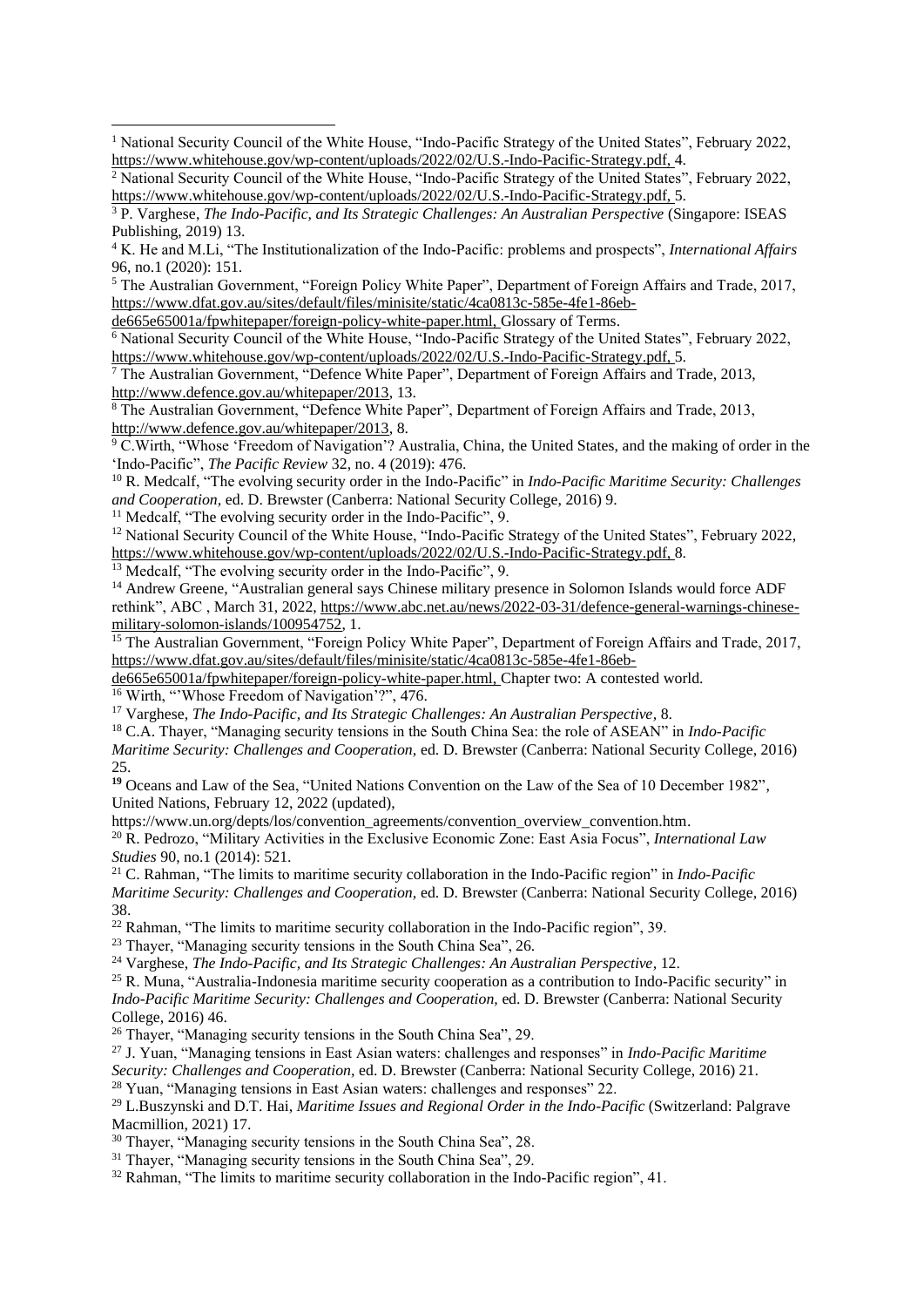<sup>39</sup> Oceans and Law of the Sea, "United Nations Convention on the Law of the Sea of 10 December 1982", United Nations, February 12, 2022 (updated),

https://www.un.org/depts/los/convention\_agreements/convention\_overview\_convention.htm.

<sup>33</sup> E. Moret, "Effective Minilateralism for the EU: What, When and How" *European Institute for Security Studies* 10, no. 26 (2016) 16.

<sup>34</sup> Varghese, *The Indo-Pacific, and Its Strategic Challenges: An Australian Perspective,* 11.

<sup>35</sup> F. Grare, "Exploring Indo-Pacific Convergences: The Australia-France-India Trilateral Dialogue", *The Washington Quarterly* 43, no.4 (2020): 156.

<sup>&</sup>lt;sup>36</sup> He and Li, "The Institutionalization of the Indo-Pacific: problems and prospects", 152.

 $37$  He and Li, "The Institutionalization of the Indo-Pacific: problems and prospects", 167.

<sup>38</sup> Buszynski and Hai, *Maritime Issues and Regional Order in the Indo-Pacific*, 28.

<sup>40</sup> Buszynski and Hai, *Maritime Issues and Regional Order in the Indo-Pacific*, 102.